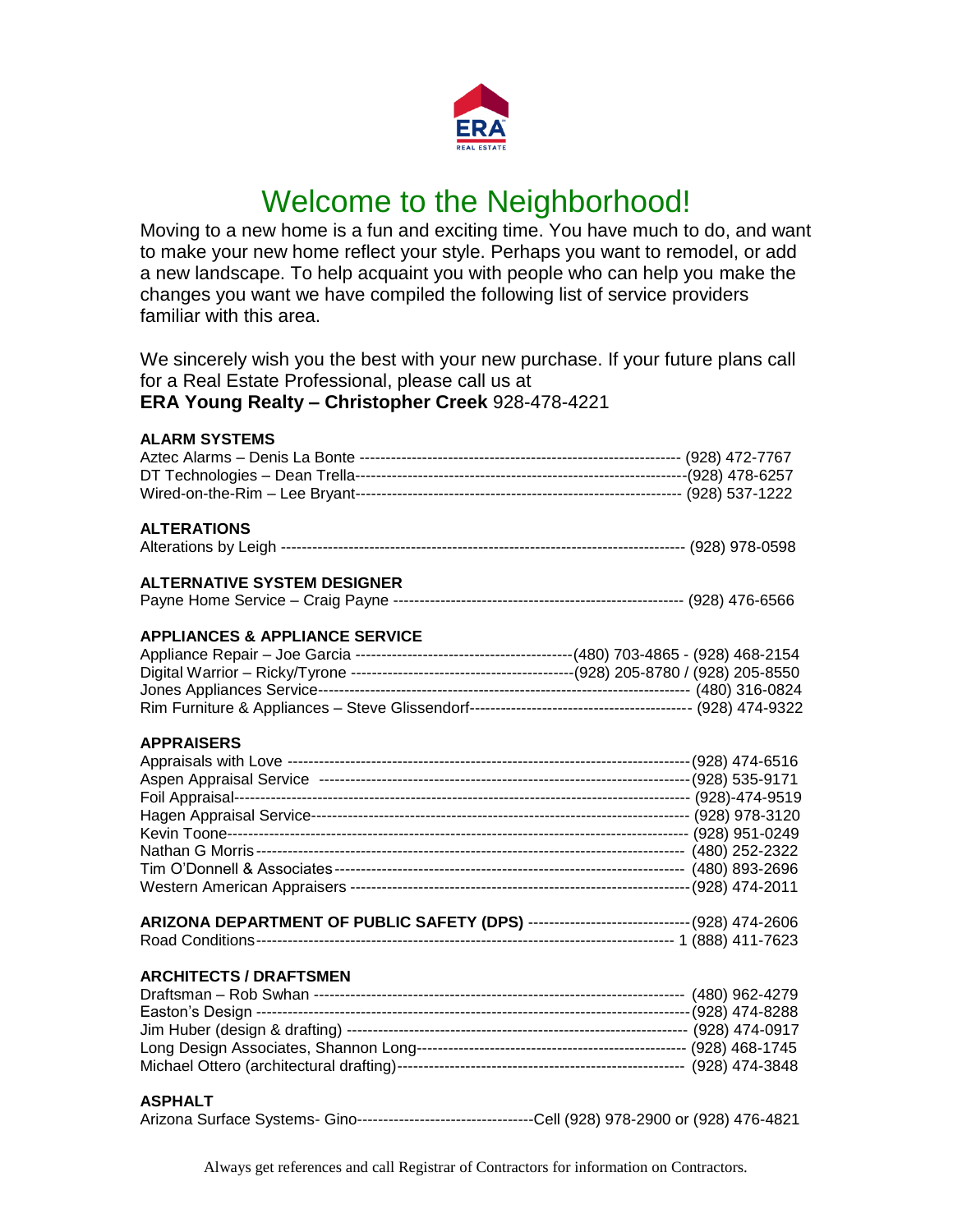#### **AUTO**

| <b>AUTO</b>                                                                                          |  |
|------------------------------------------------------------------------------------------------------|--|
| A 2 Beeline Auto Glass - Chad Hooper ------------------------------ (928) 951-4116 - (928) 478-6740  |  |
|                                                                                                      |  |
|                                                                                                      |  |
|                                                                                                      |  |
|                                                                                                      |  |
|                                                                                                      |  |
| <b>BATHROOMS</b>                                                                                     |  |
|                                                                                                      |  |
|                                                                                                      |  |
|                                                                                                      |  |
|                                                                                                      |  |
| <b>BEEKEEPER</b>                                                                                     |  |
|                                                                                                      |  |
|                                                                                                      |  |
| <b>BOARDING ANIMALS</b>                                                                              |  |
|                                                                                                      |  |
|                                                                                                      |  |
| Double M Stables (boarding horses) Mike Mac Dougall---------------------------------- (928) 478-4018 |  |
|                                                                                                      |  |
|                                                                                                      |  |
| <b>CABIN CLEANING / HOUSE CLEANING</b>                                                               |  |
|                                                                                                      |  |
|                                                                                                      |  |
|                                                                                                      |  |
|                                                                                                      |  |
|                                                                                                      |  |
| Wagner's Cleaning Service -Mary Wagner--------------------------- (928) 478-4825 / (602) 478-9756    |  |
|                                                                                                      |  |
|                                                                                                      |  |
| <b>CABINETS</b>                                                                                      |  |
|                                                                                                      |  |
|                                                                                                      |  |
|                                                                                                      |  |
|                                                                                                      |  |
| <b>CARPET CLEANING</b>                                                                               |  |
|                                                                                                      |  |
|                                                                                                      |  |
|                                                                                                      |  |
|                                                                                                      |  |
|                                                                                                      |  |
|                                                                                                      |  |
| <b>CARPENTRY</b>                                                                                     |  |
|                                                                                                      |  |
|                                                                                                      |  |
| <b>CHAMBER of COMMERCE</b>                                                                           |  |
|                                                                                                      |  |
|                                                                                                      |  |
| <b>CHIMNEY AND WOOD STOVE CLEANING &amp; INSTALLATIONS</b>                                           |  |
| Bailey's Chimney Cleaning & Pellet Stove Repair --------------- (928) 468-6345 or (928) 970-0184     |  |
| Rim Country's Chimney Doctor - Kris (kristophermcmillan007@gmail.com)------- (928) 202-9752          |  |
|                                                                                                      |  |
| <b>COMPUTER REPAIR &amp; SERVICE</b>                                                                 |  |
|                                                                                                      |  |
|                                                                                                      |  |
| Personal Computer Solutions-Morgan Bates-morganbates@morganpcs.com--- (888) 300-7460                 |  |
|                                                                                                      |  |
|                                                                                                      |  |
| <b>CONCRETE MASONRY</b>                                                                              |  |

| _______________________ |  |
|-------------------------|--|
|                         |  |
|                         |  |
|                         |  |
|                         |  |
|                         |  |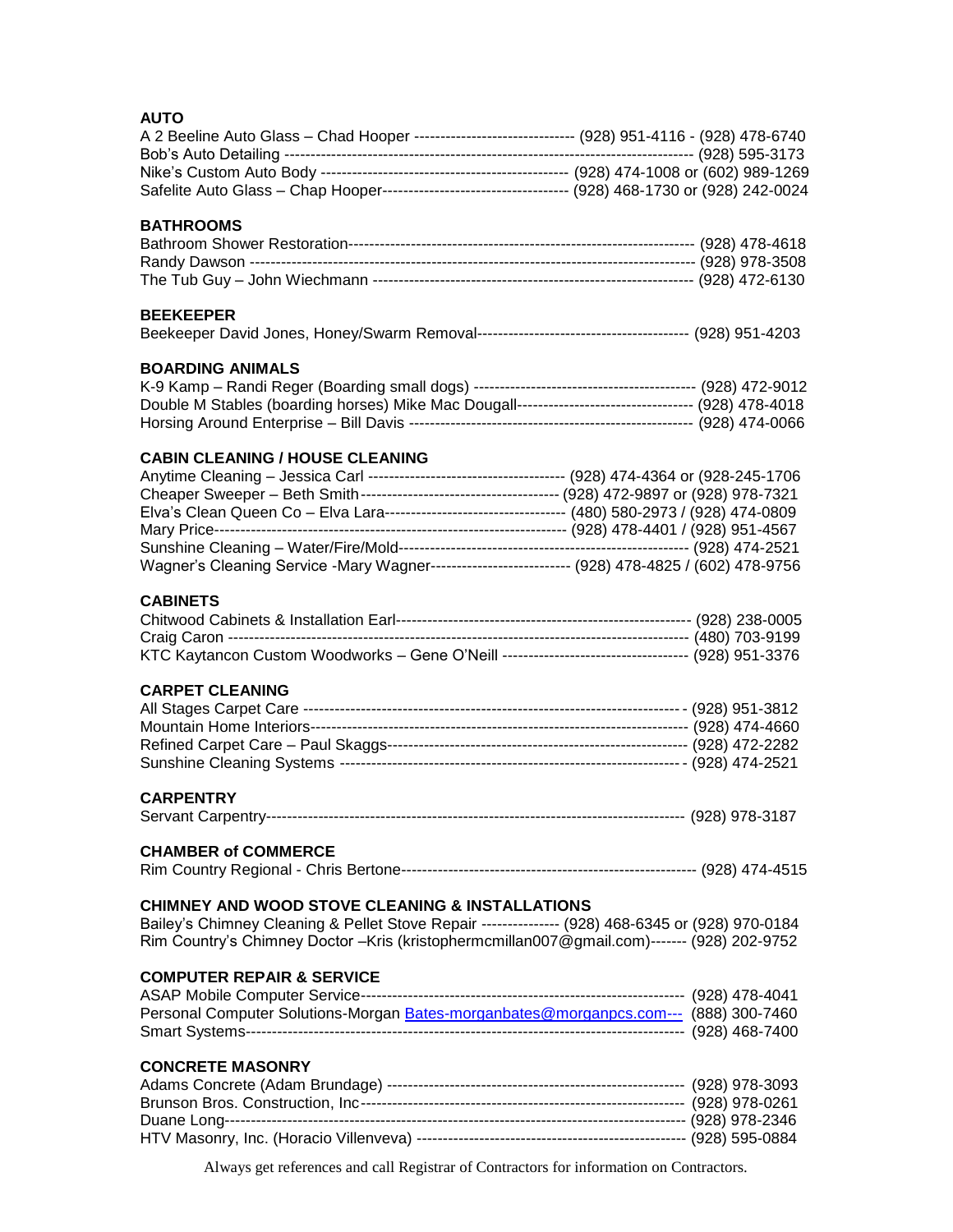|  | Kullberg Pressure Grouting Inc. Prescott Valley - Kevin -------(480) 515-1755 or (602) 370-0013 |  |  |  |
|--|-------------------------------------------------------------------------------------------------|--|--|--|
|--|-------------------------------------------------------------------------------------------------|--|--|--|

#### **CONSTRUCTION & REMODELING**

| And Son Construction Inc, Buck Mountain Enterprise Gino---------------------------- (928) 476-4821   |  |  |
|------------------------------------------------------------------------------------------------------|--|--|
|                                                                                                      |  |  |
|                                                                                                      |  |  |
|                                                                                                      |  |  |
|                                                                                                      |  |  |
|                                                                                                      |  |  |
|                                                                                                      |  |  |
|                                                                                                      |  |  |
|                                                                                                      |  |  |
|                                                                                                      |  |  |
|                                                                                                      |  |  |
|                                                                                                      |  |  |
|                                                                                                      |  |  |
|                                                                                                      |  |  |
|                                                                                                      |  |  |
|                                                                                                      |  |  |
| Morning Star Builders - Doug Vik--------------------------------Cell (480) 766-8377or (928) 474-4564 |  |  |
|                                                                                                      |  |  |
| Poor Boy's General Ramodeling INC-------------------------------- (928)472-2429 or (928) 978-7780    |  |  |
|                                                                                                      |  |  |

#### **DEMOLITION**

# **DRYWALL CONTRACTORS & REPAIR**

|  | (928) 851-2441     |
|--|--------------------|
|  | -- (928) 595-0339  |
|  | --- (928) 474-2861 |
|  | (928 978-5954      |
|  | (928) 978-7212     |
|  | -- (928) 595-2380  |
|  | (928) 978-0730     |

## **ELECTRICIANS**

| (928) 474-8767                                                                                   |
|--------------------------------------------------------------------------------------------------|
| (928) 474-0706                                                                                   |
| (928) 474-0085                                                                                   |
| (928) 358-2477                                                                                   |
| (928) 478-4596                                                                                   |
|                                                                                                  |
|                                                                                                  |
| (928) 478-4366 or (928) 978-5359                                                                 |
| (928) 970-0155                                                                                   |
| Proficient Home Wiring www.proficienthomewiring@gmail.com------------------------ (480) 646-6254 |
| (928) 474-8235                                                                                   |
|                                                                                                  |
| $(928)$ 978-0908                                                                                 |
| (602) 881-4625                                                                                   |
|                                                                                                  |

## **ENGINEERS**

|  | ---- (928) 978-0652 |
|--|---------------------|

# **EXCAVATION, ROAD GRATING & TRACTOR SERVICE**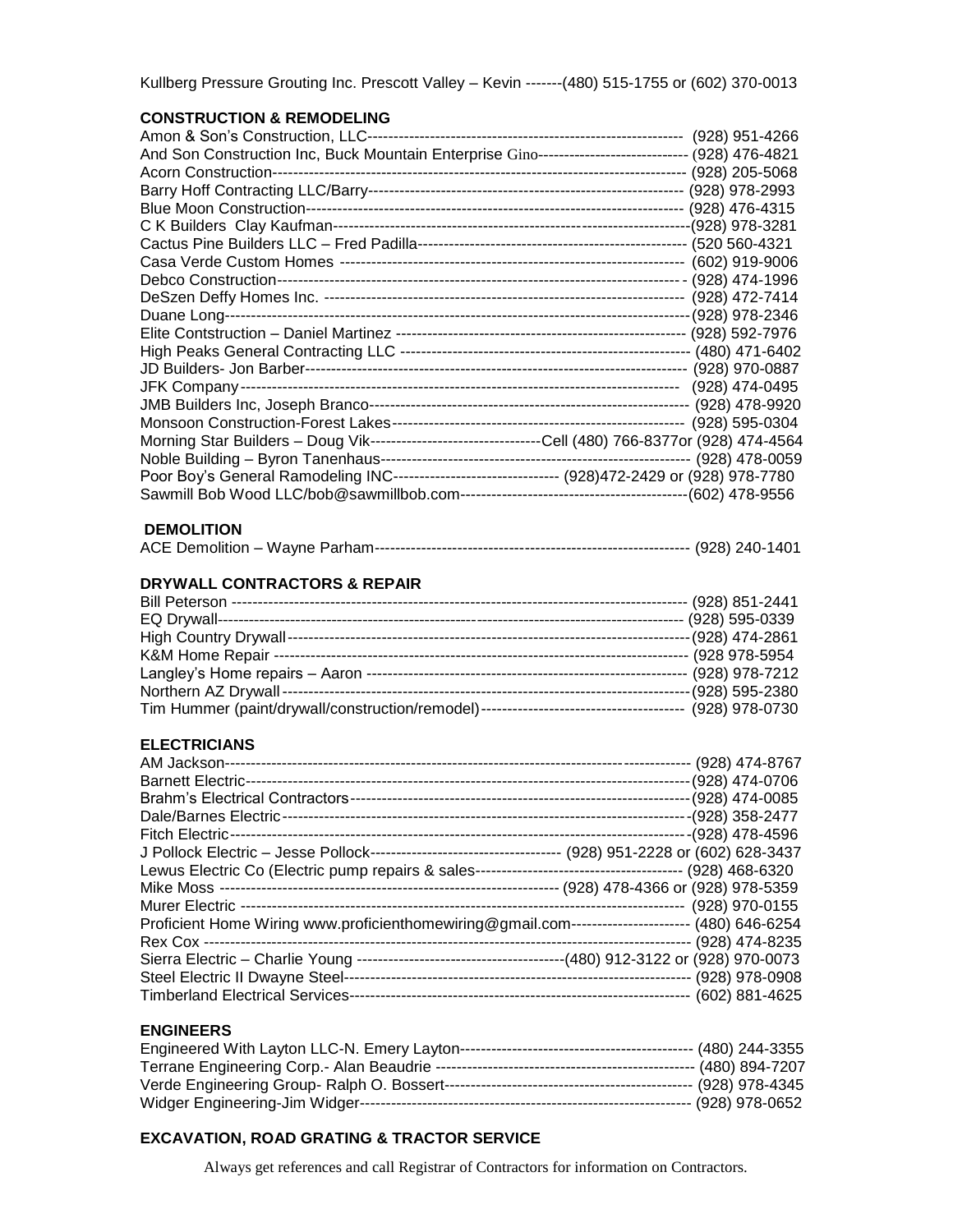| Adam Brundage-                                                                                  | $(928)$ 978-3093 |
|-------------------------------------------------------------------------------------------------|------------------|
| Bowman's Bobcat Service -<br>                                                                   | (928) 978-0649   |
| JB Contracting --                                                                               | (928) 474-2693   |
| Leo Parham-----                                                                                 | (928) 587-5718   |
| Les Parham-------------                                                                         | (928) 240-0040   |
|                                                                                                 | (928) 478-9959   |
|                                                                                                 | (928 951-6374    |
|                                                                                                 | (928) 978-4171   |
| Rick Palmer (also snow removal) ------------ (480) 620-5001 or (480) 373-0019 or (928) 478-0004 |                  |

## **FENCE CONTRACTORS**

## **FIREWOOD**

# **FLOORING**

## **GARAGE DOOR**

| Continuous Rain Gutter Systems & Show Low Garage Doors. Tom Johnson------ (928) 532-1654            |  |
|-----------------------------------------------------------------------------------------------------|--|
|                                                                                                     |  |
| D & B Garage Doors - Steve Brookhart ----------------------------- (928) 951-4746 - (928) 474-40178 |  |
|                                                                                                     |  |

## **GAS (PROPANE) COMPANIES**

| Alliance / Pinnacle-                  | (928) 474-2294     |
|---------------------------------------|--------------------|
| Amerigas -------                      | (928) 474-3334     |
| (928) 535-5123 or 1-800-201-2470      |                    |
| <b>Griffins Propane-</b>              | (928) 478-6972     |
| Griffins Propane (Heber) ------------ | $(928) 532 - 6665$ |
| Matlock Gas --------                  | (928) 474-1193     |
|                                       | (928) 535-4439     |
| Northern Energy (Payson)-----         | (928) 474-3334     |
| Quality Fuels (Heber) --------        | (928) 535-6392     |

# **GILA COUNTY OFFICES**

# **GLASS**

| Arizona Glass & Door - John Pimsner--------------------------------- (602) 283-0050 or (602) 375-2000 |  |
|-------------------------------------------------------------------------------------------------------|--|
|                                                                                                       |  |
|                                                                                                       |  |
|                                                                                                       |  |
|                                                                                                       |  |

#### **GROCERY/MARKET**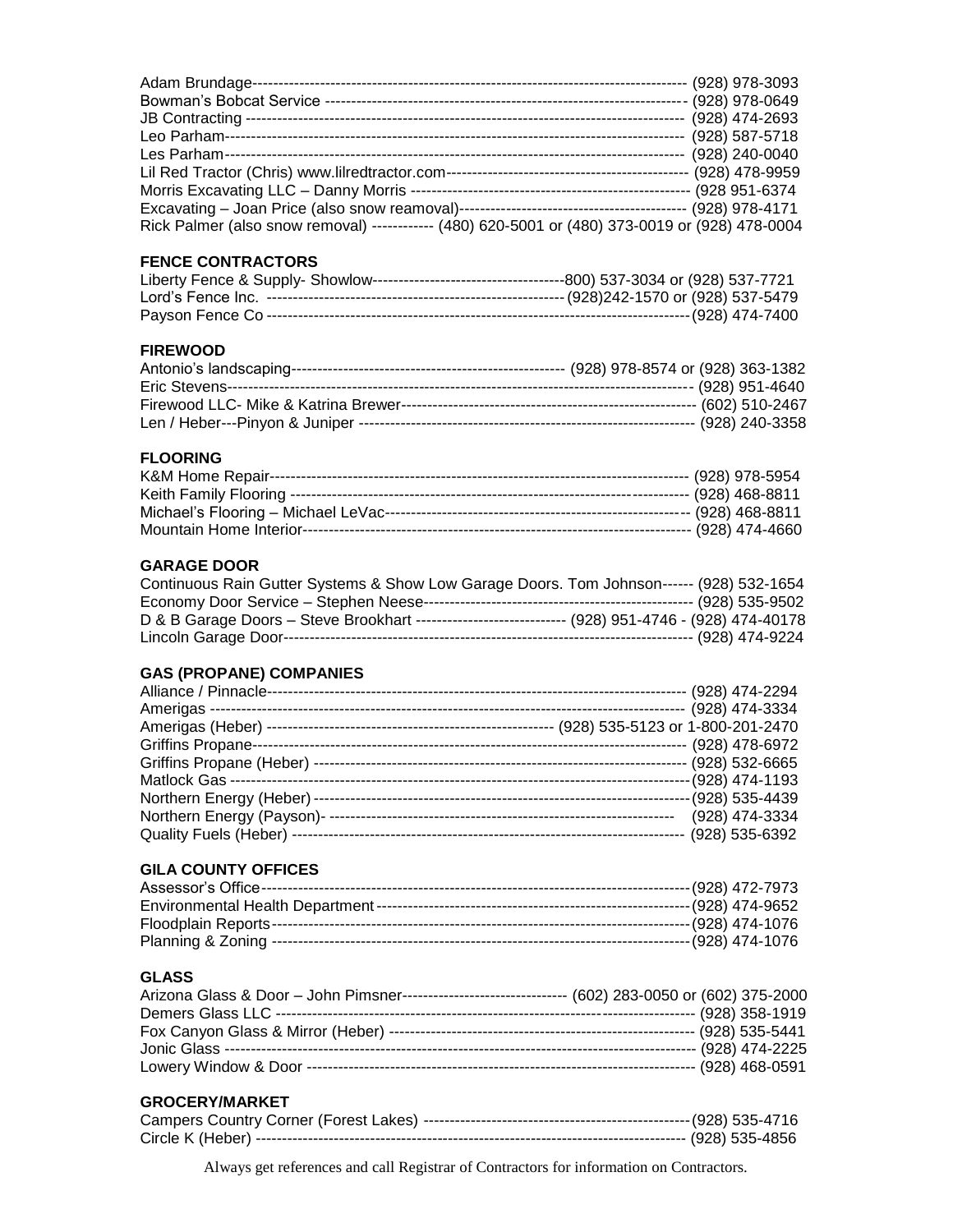| Rim Resort RV Park & Storage (Gas and groceries - Forest Lakes) ---------------- (928) 535-9682 |  |
|-------------------------------------------------------------------------------------------------|--|
|                                                                                                 |  |

# **HANDYMAN SERVICES**

| HAND I MAN ƏERVILEƏ                                                                                 |  |
|-----------------------------------------------------------------------------------------------------|--|
|                                                                                                     |  |
|                                                                                                     |  |
|                                                                                                     |  |
|                                                                                                     |  |
|                                                                                                     |  |
| High Country Service & Repair - Ryan Merphy - Local-------------------------------- (480) 341-0442  |  |
|                                                                                                     |  |
|                                                                                                     |  |
|                                                                                                     |  |
|                                                                                                     |  |
|                                                                                                     |  |
|                                                                                                     |  |
|                                                                                                     |  |
|                                                                                                     |  |
|                                                                                                     |  |
|                                                                                                     |  |
|                                                                                                     |  |
| <b>HAZARDS INSPECTIONS</b>                                                                          |  |
|                                                                                                     |  |
| <b>HEATING / COOLING</b>                                                                            |  |
| Climate Care Heating & Air Conditioning-Reese Dennis---------------------------------(928) 474-5033 |  |
| Cross Heating & Cooling - Dustin / Roger------------------------------(928)-970-1829 (928) 970-1515 |  |
|                                                                                                     |  |
| H & H Heating & Cooling - Herm Holtz------------------------------(928) 472-4401 or (928) 970-0477  |  |
| Matt's Mending & Maintenance - Matthew Moore----------------(928) 595-0132 or (928)478-6307         |  |
|                                                                                                     |  |
|                                                                                                     |  |
| <b>HOME WATCH / SECURITY</b>                                                                        |  |
|                                                                                                     |  |
| <b>INSULATION SERVICE</b>                                                                           |  |
|                                                                                                     |  |
| <b>INSURANCE PROVIDERS</b>                                                                          |  |
|                                                                                                     |  |
| <b>INTERNET PROVIDERS</b>                                                                           |  |
| Basin Satellite, LLC (Forest Lakes) Internet-Dish Network & Direct TV---------------(928) 535-4712  |  |
|                                                                                                     |  |
|                                                                                                     |  |
|                                                                                                     |  |
|                                                                                                     |  |
|                                                                                                     |  |
| Wild Blue / Exede by ViaSat www.wildblue.com or www.exede.com ----------------1-888-278-6858        |  |
| <b>LANDSCAPING</b>                                                                                  |  |
| Armstrong Land Service - Jim & Dana Armstrong ---------------(928)978-3879 or (928) 468-9494        |  |

Bob Lee & Sons ----------------------------------------------------------------------------------- (928) 474-4420 Bowman's Bobcat Service------------------------------------------------------------------------(382) 978-0649 Cutler Landscaping, Paul Cutler Fireplace & Brick work---------(520)579-1800 cell(520)429-1606 In & Out Landscape – Chris Moss ------------------------------------------------------------ (928) 970-0097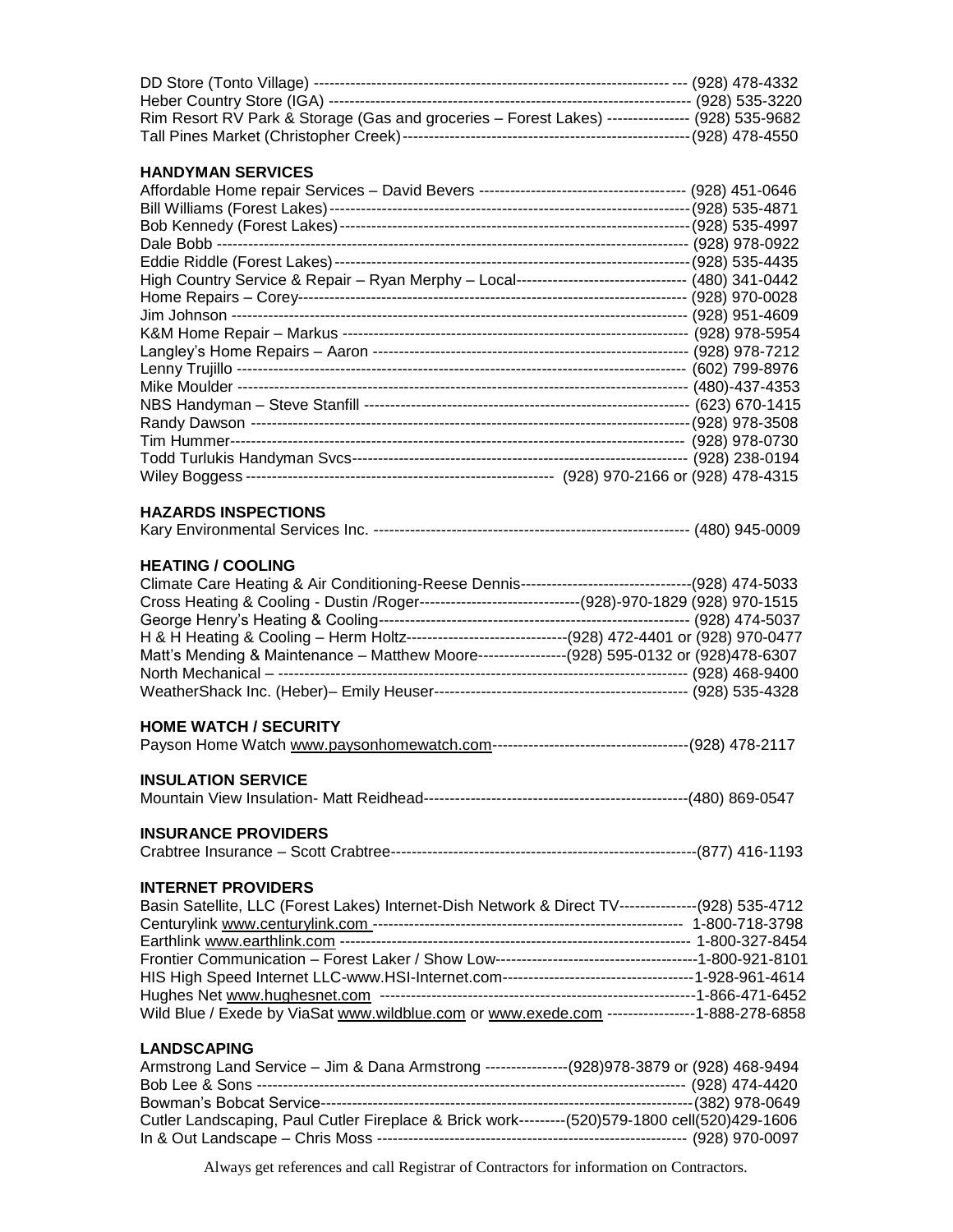| <b>LIBRARY</b>                                                                                      |  |
|-----------------------------------------------------------------------------------------------------|--|
|                                                                                                     |  |
|                                                                                                     |  |
| <b>LOCKSMITH</b>                                                                                    |  |
|                                                                                                     |  |
| Arizona Glass & Door - John Pimsner--------------------------------(602) 283-0050 or (602) 375-2000 |  |
|                                                                                                     |  |
|                                                                                                     |  |
|                                                                                                     |  |
|                                                                                                     |  |
|                                                                                                     |  |
| MANUFACTURED HOMES (Tie Downs, leveling, extra piers, foundation inspectors)                        |  |
|                                                                                                     |  |
|                                                                                                     |  |
|                                                                                                     |  |
|                                                                                                     |  |
| <b>MEAT PROCESSING</b>                                                                              |  |
|                                                                                                     |  |
| <b>MEDICARE SUPPLEMENTS - RX PLANS</b>                                                              |  |
|                                                                                                     |  |
|                                                                                                     |  |
| <b>MOBILE HOME SERVICES &amp; RV</b>                                                                |  |
|                                                                                                     |  |
|                                                                                                     |  |
|                                                                                                     |  |
| <b>MOVERS</b>                                                                                       |  |
|                                                                                                     |  |
|                                                                                                     |  |
|                                                                                                     |  |
| <b>NEWSPAPERS</b>                                                                                   |  |
|                                                                                                     |  |
|                                                                                                     |  |
|                                                                                                     |  |
| <b>OUTFITTERS</b>                                                                                   |  |
|                                                                                                     |  |
| <b>PAINTERS</b>                                                                                     |  |
|                                                                                                     |  |
|                                                                                                     |  |
|                                                                                                     |  |
|                                                                                                     |  |
|                                                                                                     |  |
|                                                                                                     |  |
|                                                                                                     |  |
|                                                                                                     |  |
|                                                                                                     |  |
|                                                                                                     |  |
| 1. Contractor of Little Contractor Contractor Contractor Contractor                                 |  |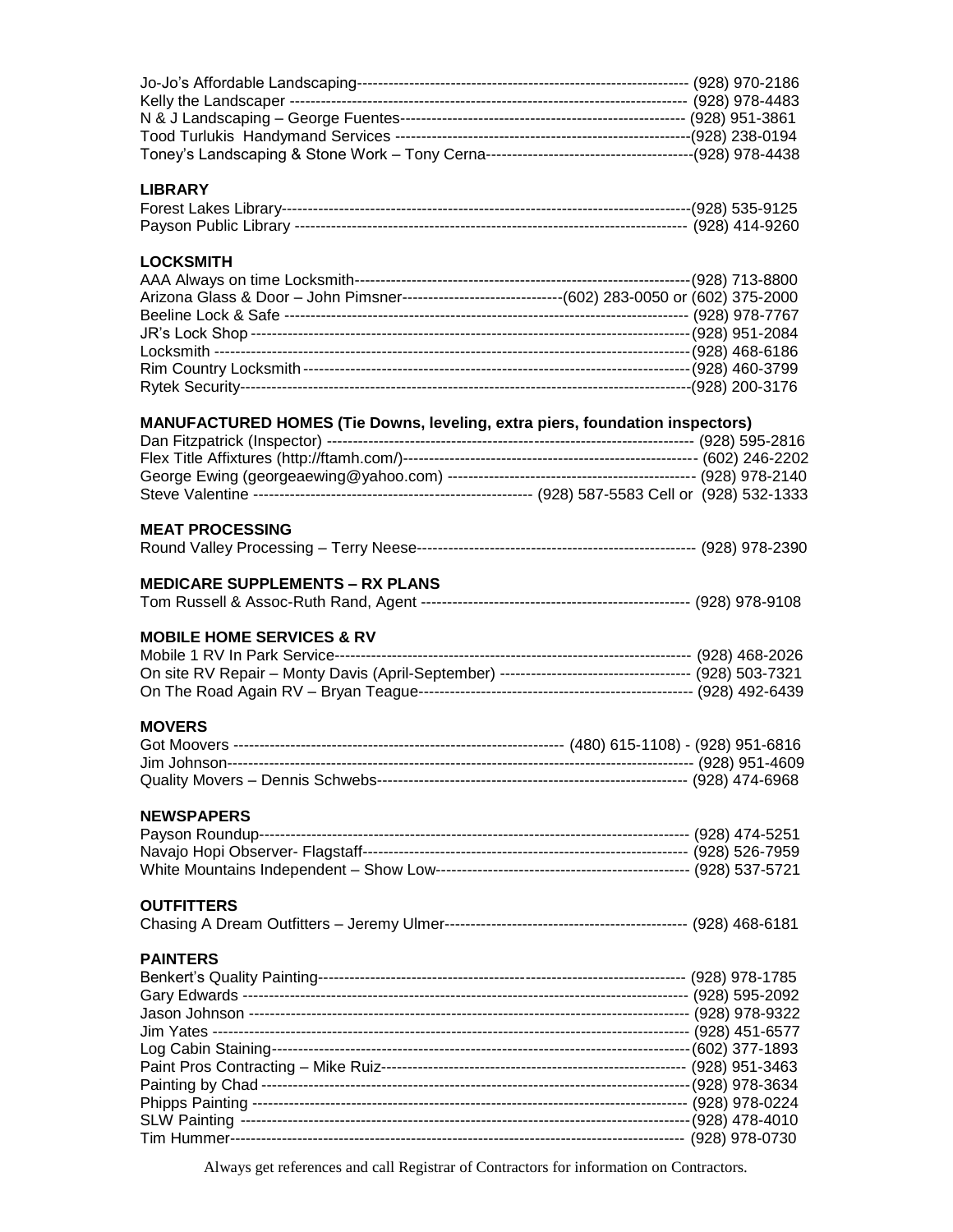| PEST CONTROL (WOOD INFESTATION)                                                                 |  |
|-------------------------------------------------------------------------------------------------|--|
|                                                                                                 |  |
|                                                                                                 |  |
|                                                                                                 |  |
|                                                                                                 |  |
|                                                                                                 |  |
| PEST CONTROL (REMOVAL OF NUISANCE ANIMALS)                                                      |  |
|                                                                                                 |  |
| <b>PLUMBING</b>                                                                                 |  |
|                                                                                                 |  |
|                                                                                                 |  |
|                                                                                                 |  |
|                                                                                                 |  |
|                                                                                                 |  |
|                                                                                                 |  |
|                                                                                                 |  |
|                                                                                                 |  |
| <b>POST OFFICE</b>                                                                              |  |
| Forest Lakes General Store - Post Office Hours Mon-Fri 9am-1PM ------------------(928) 535-5640 |  |
|                                                                                                 |  |
| <b>PREGNANCY &amp; PARENTING CENTER</b>                                                         |  |
|                                                                                                 |  |
| <b>RAIN GUTTERS</b>                                                                             |  |
|                                                                                                 |  |
| <b>RESTAURANTS</b>                                                                              |  |
|                                                                                                 |  |
|                                                                                                 |  |
|                                                                                                 |  |
|                                                                                                 |  |
|                                                                                                 |  |
|                                                                                                 |  |
| <b>ROOFING CONTRACTORS</b>                                                                      |  |
|                                                                                                 |  |
| Bow Tie Roofing David Pres 602-904-0062- Kurt superintendent ------------------- (928) 978-7812 |  |
|                                                                                                 |  |
|                                                                                                 |  |
|                                                                                                 |  |
|                                                                                                 |  |
|                                                                                                 |  |
|                                                                                                 |  |
| <b>RUBBISH REMOVAL</b>                                                                          |  |
|                                                                                                 |  |
|                                                                                                 |  |
|                                                                                                 |  |
| <b>SANITATION SERVICES</b>                                                                      |  |
|                                                                                                 |  |
| Service provided to residents of Forest Lakes -                                                 |  |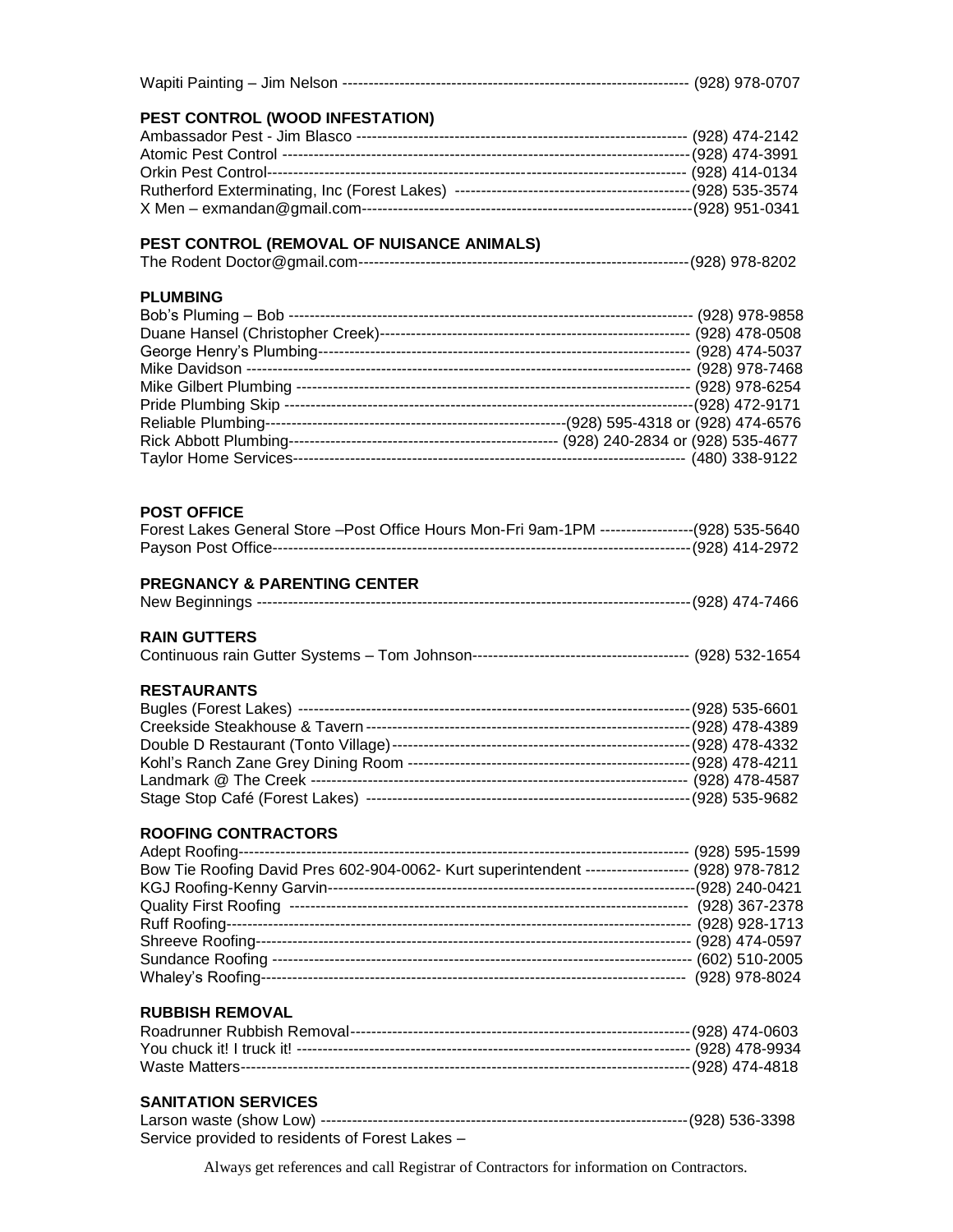#### **SAW SHARPENING (All Types and Chain Saw)**

|--|--|--|--|

# **SCREENS**

# **SECURITY/CONCIERGE SERVICE**

Payson Home Watch, [www.paysonhomewatch.com](http://www.paysonhomewatch.com/) (928) 478-2117 Office or cell (928)421-6091

# **SEPTIC INSPECTORS**

| (602) 531-4884 - (928) 245-3043<br>Aspen Pumping – Gary Scott --------------------------------- |                     |
|-------------------------------------------------------------------------------------------------|---------------------|
| AZ Waste Water-Doug Disbrow --                                                                  | (928) 978-0497      |
| Circle B Crain & Septic - Joe Brantley --                                                       | (928) 701-1772      |
| Clearline Plumbing-Matt Roberson --                                                             | (928) 517-1213      |
| Little Stinker-----                                                                             | (928) 476-4437      |
| Payne Home Services-                                                                            | (928) 476-6566      |
| Small Beginnings-Bryan Parkerson-                                                               | (928) 978-3967      |
| Winger Engineering, Jim Widger (on-site Alternative wastewater)---                              | -----(928) 978-0652 |

#### **SEPTIC PUMPING**

| $(602)$ 531-4884) - (928) 245-3043<br>Aspen Pumping - Gary Scott-- |                |
|--------------------------------------------------------------------|----------------|
| <b>Caliche Construction</b>                                        | (928) 462-4021 |
| Little Stinker ---                                                 | (928) 476-4437 |
| Payne Home Service - Craig Payne-                                  | (928) 476-6566 |
| Quality Pumping (qualitypumping@yahoo.com) --                      | (928) 479-2351 |
| Small Beginnings-Bryan Parkerson-                                  | (928) 978-3967 |
| White Mountain Testing (Forest Lakes) wmtseptic@gmail.com-         | (928) 536-2659 |
| <b>Wrangler Plumbing-</b>                                          | (928) 474-4032 |

#### **SIGNS**

|--|--|--|--|--|

#### **SNOW REMOVAL**

| Joan Price - Gordon Canyon, Colcord & Ponderosa Springs--(928) 978-4171 or (928) 478-4401           |  |
|-----------------------------------------------------------------------------------------------------|--|
|                                                                                                     |  |
|                                                                                                     |  |
| Rick Palmer - Colcord----------------------------(480) 620-5001 or (488) 373-0019 or (928) 478-0004 |  |
|                                                                                                     |  |

# **SOLAR PUMPS AND EQUIPMENT**

#### **STRUCTURAL ENGINEERS**

#### **SURVEYORS**

| Golden Rule Surveying LLC -grspayson@gmail.com------------ (928)474-3377 or (928) 978-4777       |                   |
|--------------------------------------------------------------------------------------------------|-------------------|
|                                                                                                  |                   |
| Northstar Land Surveying (northstarsurveying@hotmail.com)-------------------------(928) 474-9646 |                   |
|                                                                                                  | -- (928) 978-4516 |

#### **TAXIDERMY**

|--|--|--|--|--|--|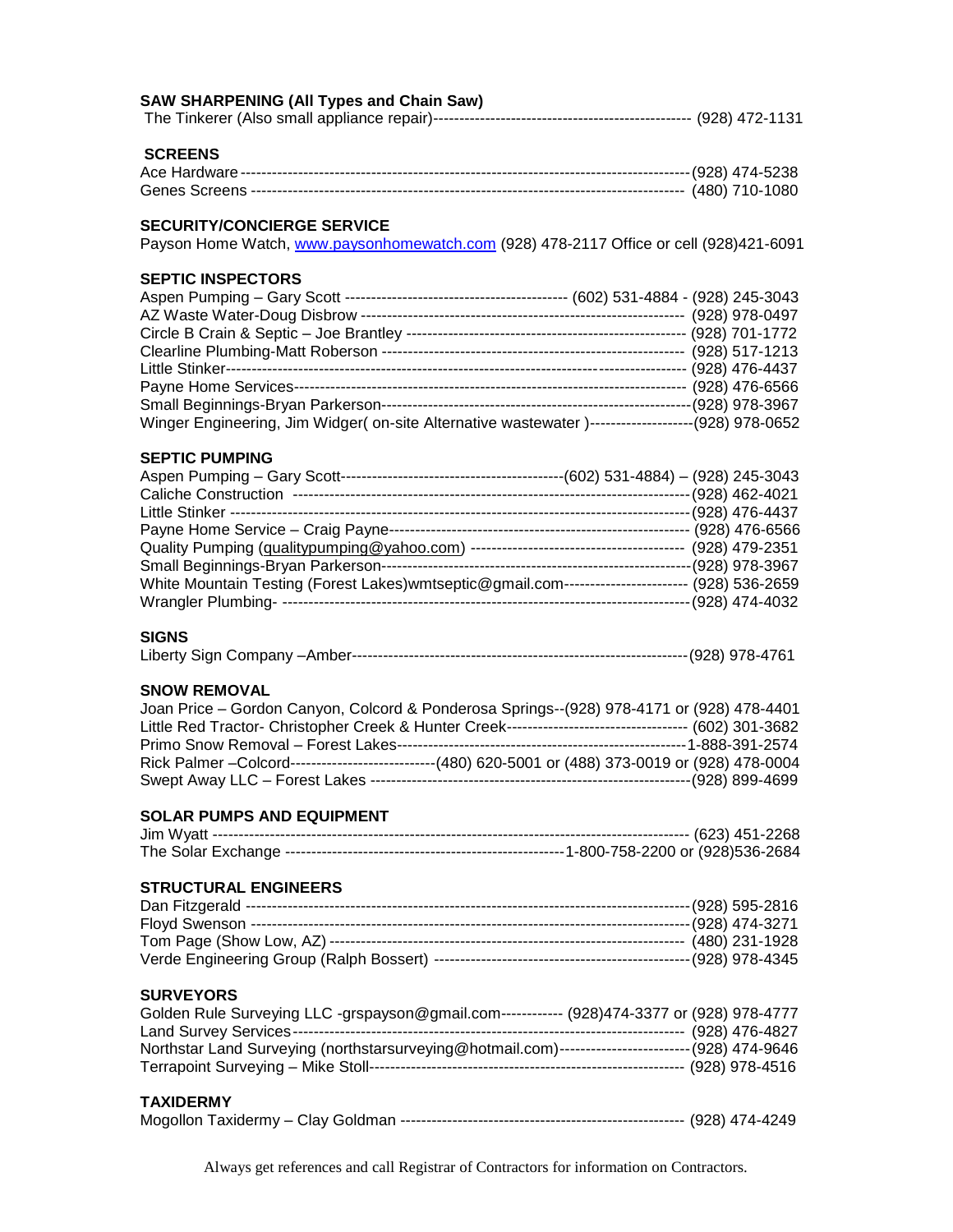#### **TREE REMOVAL SERVICE**

| <b>THRIFT STORE</b>                                                                                |  |
|----------------------------------------------------------------------------------------------------|--|
|                                                                                                    |  |
|                                                                                                    |  |
|                                                                                                    |  |
|                                                                                                    |  |
|                                                                                                    |  |
|                                                                                                    |  |
|                                                                                                    |  |
|                                                                                                    |  |
|                                                                                                    |  |
| <b>UPHOLSTERY</b>                                                                                  |  |
|                                                                                                    |  |
|                                                                                                    |  |
| <b>WATER TESTING</b>                                                                               |  |
| Rim Country Water Testing-Don Ascoli ---------------------------- (928) 474-8545 or (480) 250-9089 |  |
|                                                                                                    |  |
| <b>WELDING</b>                                                                                     |  |
|                                                                                                    |  |
|                                                                                                    |  |
| <b>WELLS (DRILLING, WATER TESTING &amp; REPAIR)</b>                                                |  |
|                                                                                                    |  |
|                                                                                                    |  |
|                                                                                                    |  |
| <b>WINDOW CLEANING SERVICE</b>                                                                     |  |
|                                                                                                    |  |
|                                                                                                    |  |
|                                                                                                    |  |
|                                                                                                    |  |
|                                                                                                    |  |
| <b>YARD CLEANUP</b>                                                                                |  |
|                                                                                                    |  |
|                                                                                                    |  |
|                                                                                                    |  |
|                                                                                                    |  |
|                                                                                                    |  |
|                                                                                                    |  |
|                                                                                                    |  |
| <b>Young Area Vendors</b>                                                                          |  |

Antlers Restaurant---------------------------------------------------------------------------------(928) 462-3265 Chiropractor Dr. Hazel Wooden..hazel.wooden@gmail.com--------------------------- (928) 462-3030